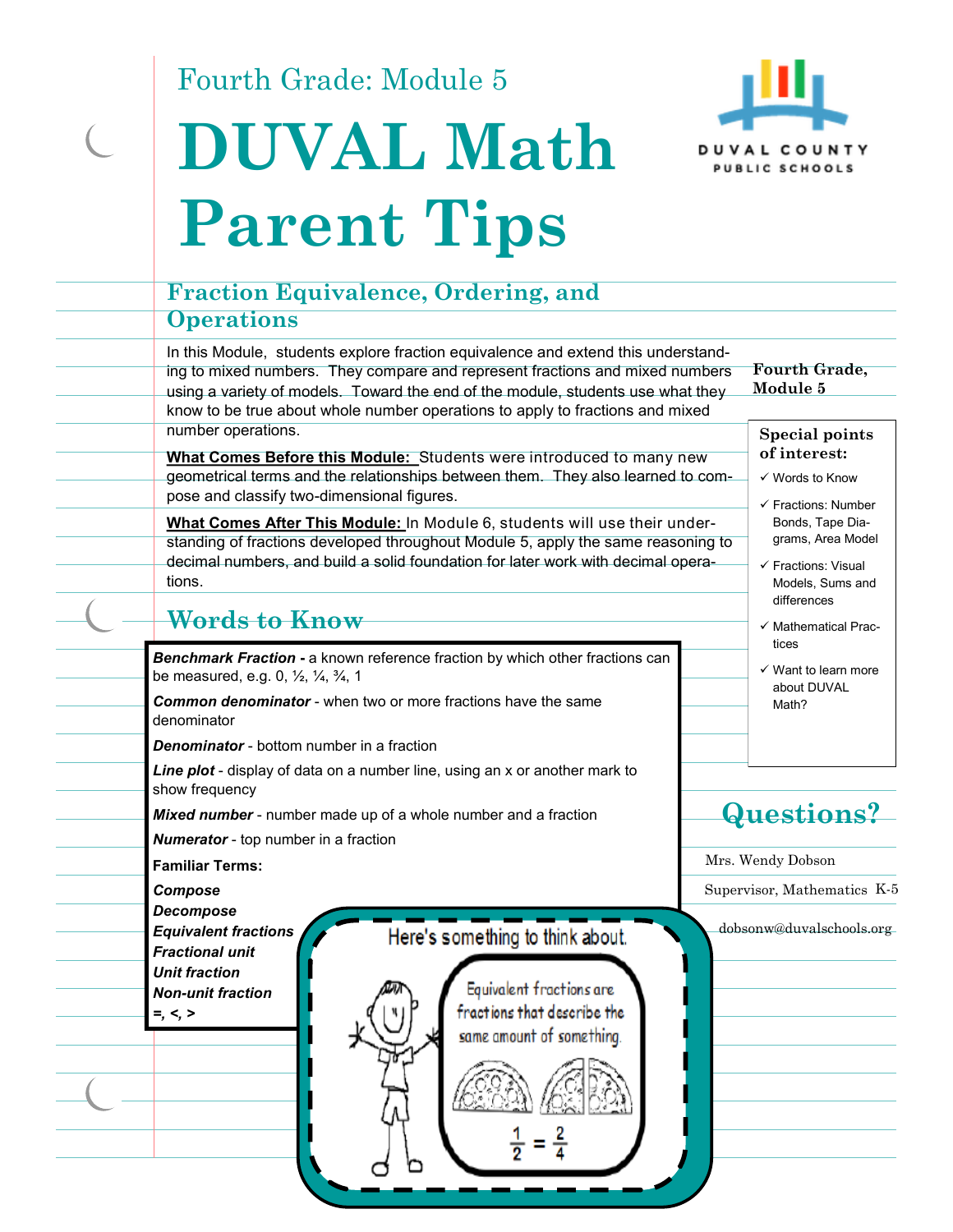z

# **Fractions: Number Bonds, Tape Diagrams, Area Model Number Bonds and Tape Diagrams with Fractions** Students decompose fractions as unit fractions, drawing tape diagrams to represent them as sums of fractions with the same denominator in different ways . 1 A number bond is a graphic showing a part/part/whole relationship. In this case, the fractions 1/2 and 2/5 and combine to make 3/5. This tape diagram shows  $\frac{3}{5}$ . <u>3</u><br>5 1





Students will be asked to decompose the shaded fraction into smaller units using an area model. Then they will need to express the equivalent fraction in a number sentence using multiplication. Below is one way to solve. Can you think of another way?

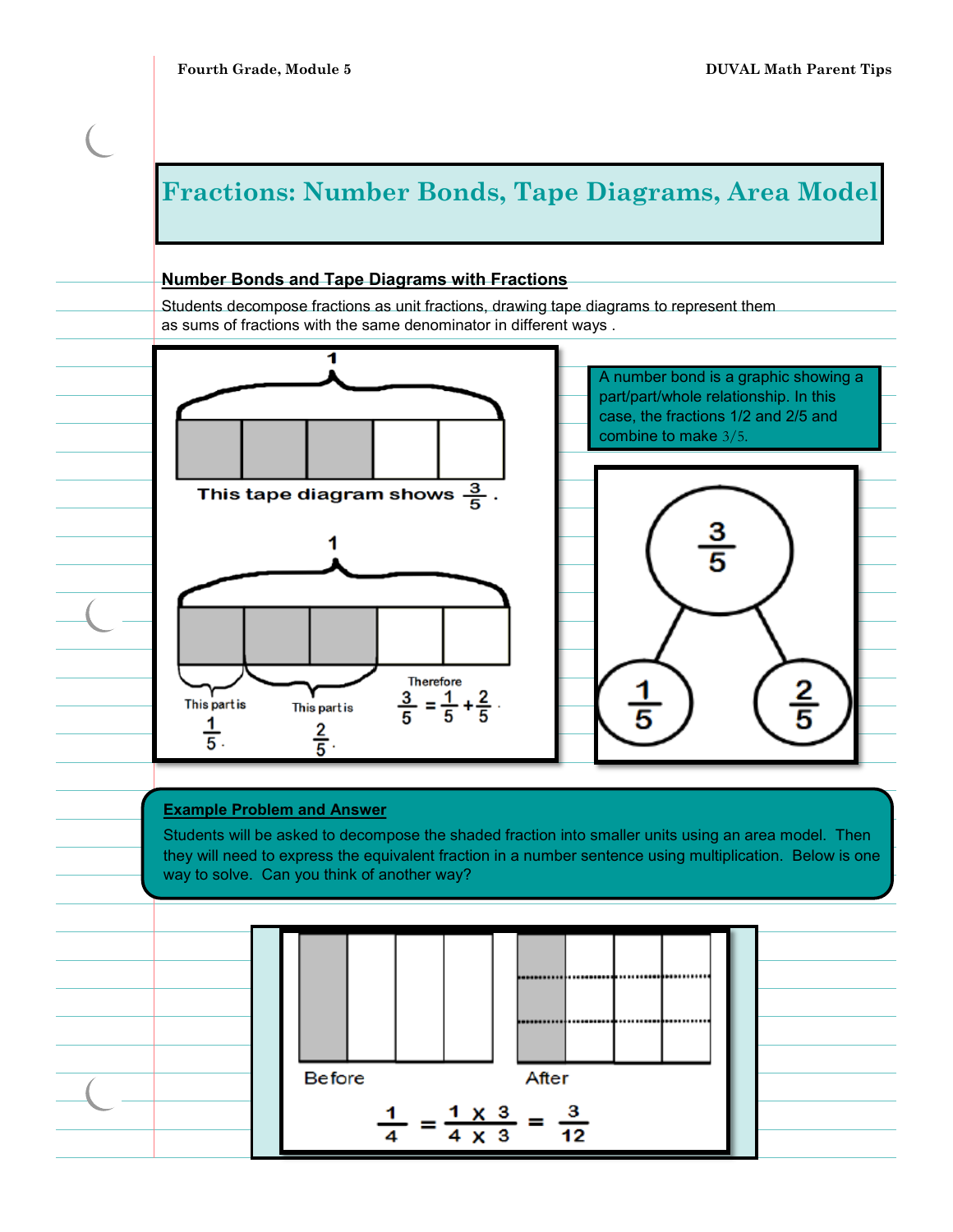### **Fractions: Visual Models, Sums and Differences**

At the start of **Topic E,** students use decomposition and visual models to add and subtract fractions less than 1 to or from whole numbers (e.g.,  $4 + 3/4 = 43/4$  and  $4 - 3/4 = (3 + 1) - 4$ 3/4). They use addition and multiplication to build fractions greater than 1 and represent them on the number line.



**In Topic F,** students estimate sums and differences of mixed numbers, rounding before performing the actual operation to determine what a reasonable outcome will be.